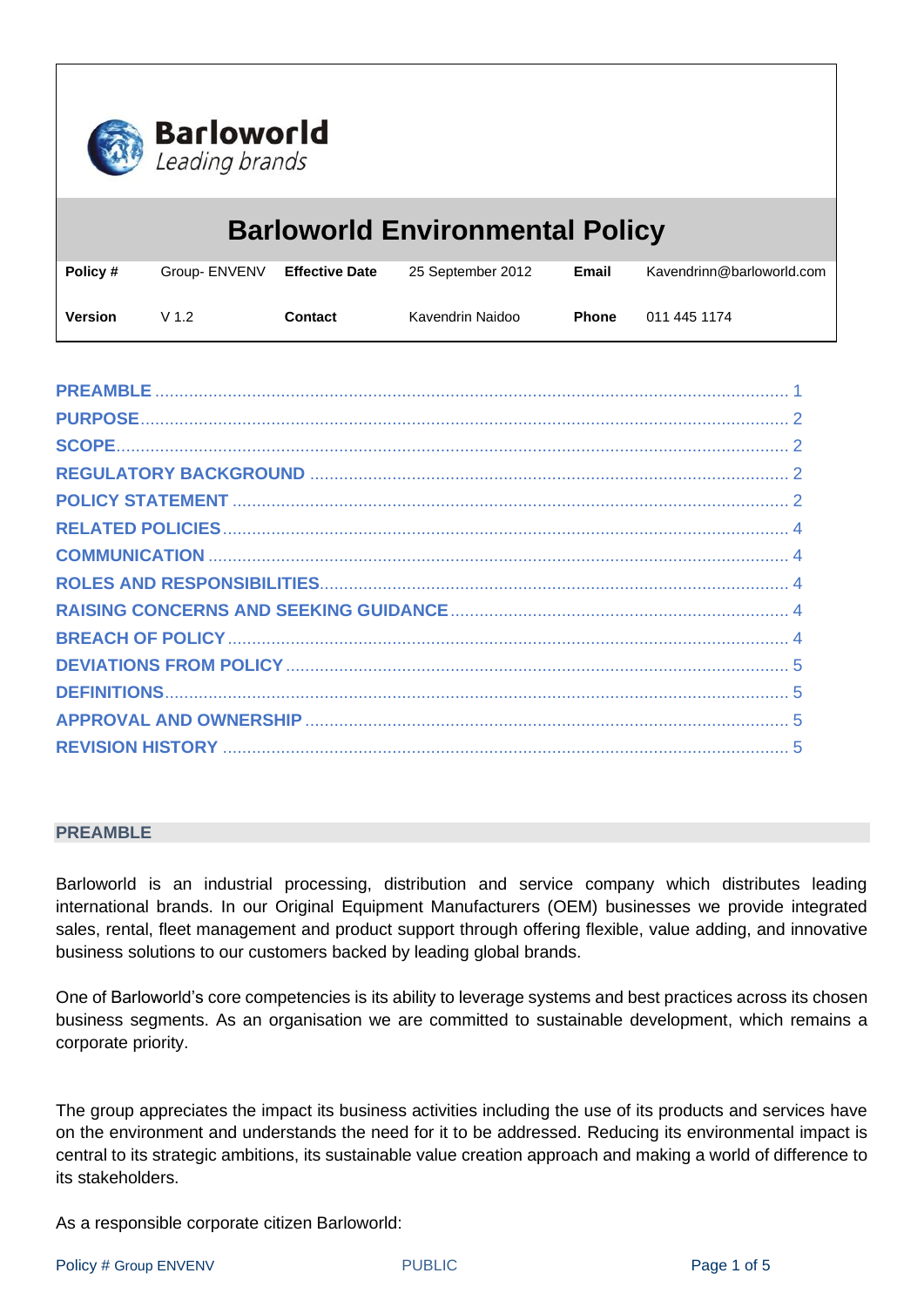- Appreciates the importance of good environmental stewardship
- Recognises that abuse of the environment is a serious threat to sustainability
- Encourages all its stakeholders to consider positive steps they may take with regards to environmental stewardship
- Participates in its value-chain to promote environmental awareness, good environmental stewardship and appropriate responses
- Recognises that environmental stewardship supports Shared Value creation
- Has clear accountability for environmental management with the group's Board and Executive, as a part of good corporate governance
- Incorporates environmental stewardship and related considerations in its strategic framework, which is underpinned by sustainable development

## <span id="page-1-0"></span>**PURPOSE**

As part of its business model, Barloworld strives to minimise the impacts of its operations on Natural Capital, and the environment. Environmental considerations form an integral part of daily business activities, including risk management, strategic planning, capital expenditure, investments and operating procedures.

The objective of this policy is to position Environmental considerations within the Barloworld operating context and to outline the minimum expectations across Barloworld to better understand, manage and limit its environmental impact within its direct operations and within the communities in which it operates.

#### <span id="page-1-1"></span>**SCOPE**

The policy applies to all Barloworld employees, across all its operations and territories.

# <span id="page-1-2"></span>**REGULATORY BACKGROUND**

Across the various jurisdictions where Barloworld operates environmental regulations are in place that serve to govern and regulate activities that impact on the environment and surrounding communities.

At a minimum, all Barloworld operations are expected to comply with their relevant local legislative framework and regulations, including those related to the environment.

Examples within the South African jurisdiction include: National Environmental Management Act (NEMA), supported by various Specific Environmental Management Acts, namely the NEMA: Water Act, Waste Act, Air Quality Act, Biodiversity Act, Integrated Coastal Management Act, and the Protected Areas Act.

# <span id="page-1-3"></span>**POLICY STATEMENT**

| <b>P1.</b> | <b>Commitment</b>                                                                                                                                                                                                                 |
|------------|-----------------------------------------------------------------------------------------------------------------------------------------------------------------------------------------------------------------------------------|
|            | Environmental management is an integral part of the management of the company and is<br>$\bullet$<br>recognised as one of the corporate priorities.                                                                               |
|            | Barloworld appreciates its role in addressing environmental aspects and strives to minimise the<br>$\bullet$<br>impacts of its operations.                                                                                        |
|            | In all its divisions throughout the group, Barloworld will publish divisional Environmental Policies<br>$\bullet$<br>appropriate to the business of each division, subordinate to this company policy, which will, inter<br>alia: |
|            | Establish clear accountability for environmental performance with divisional Executives and<br>$\circ$<br>top management, as a part of good corporate governance                                                                  |
|            | Require compliance with relevant environmental laws, other standards and codes of practice<br>$\circ$<br>to which the company subscribes                                                                                          |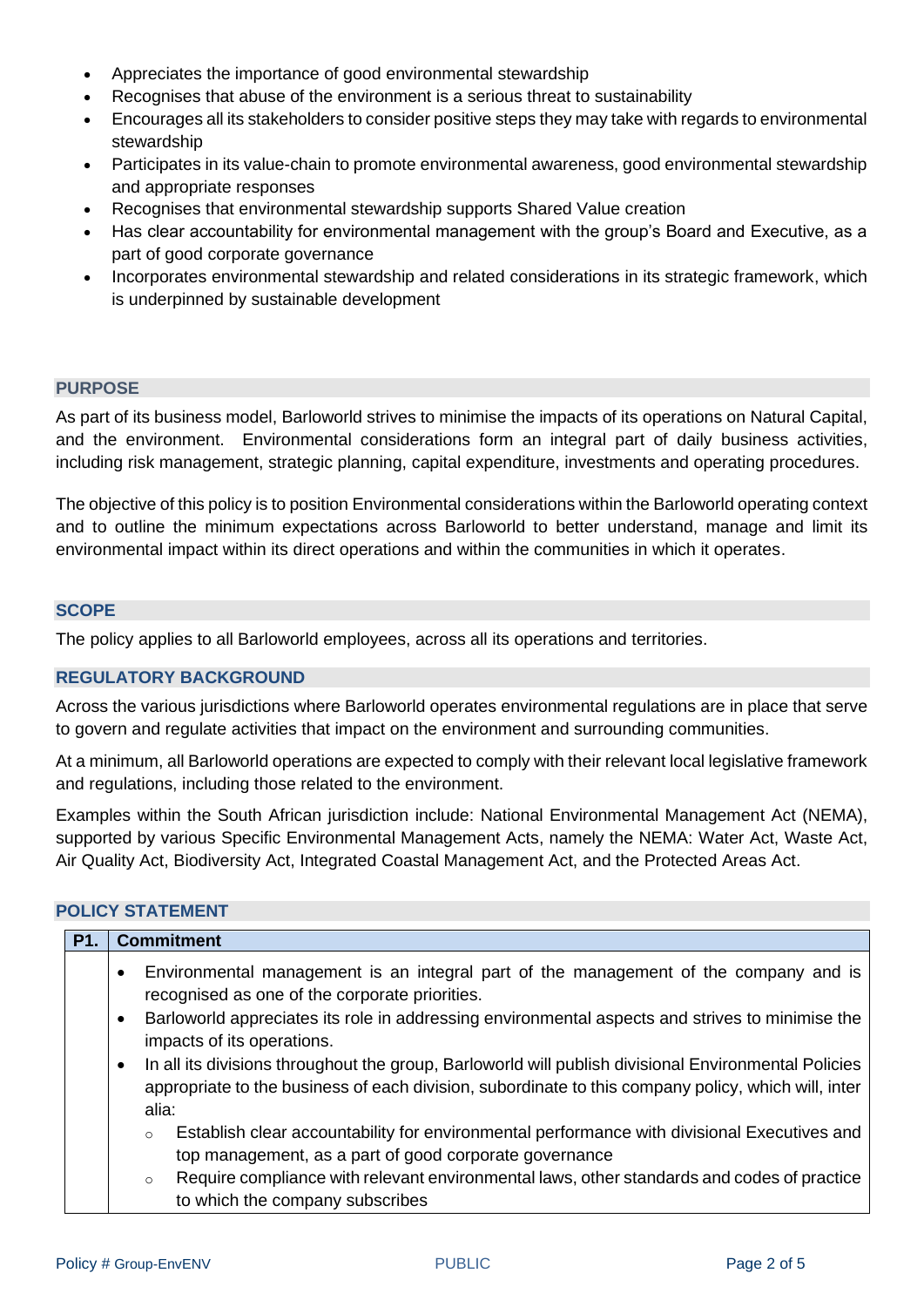<span id="page-2-0"></span>

|                  | Where practicable, ensure optimisation of resource utilisation and minimise greenhouse gas<br>$\circ$<br>emissions and waste                                                                                                                                                                                                                                         |
|------------------|----------------------------------------------------------------------------------------------------------------------------------------------------------------------------------------------------------------------------------------------------------------------------------------------------------------------------------------------------------------------|
|                  | Ensure that environmental considerations form part of the company's overall risk<br>$\circ$                                                                                                                                                                                                                                                                          |
|                  | management processes                                                                                                                                                                                                                                                                                                                                                 |
|                  | Ensure environmental considerations are incorporated into its facilities and maintenance<br>$\circ$<br>cycles, its strategic plans as well as expansion projects and acquisitions                                                                                                                                                                                    |
|                  | Promote environmental awareness within company operations<br>$\circ$                                                                                                                                                                                                                                                                                                 |
|                  | Require the maintenance of open dialogue with stakeholders, including customers and<br>$\circ$                                                                                                                                                                                                                                                                       |
|                  | suppliers to promote environmental protection and rehabilitation                                                                                                                                                                                                                                                                                                     |
|                  | Develop contingency procedures to deal with unscheduled occurrences and community<br>$\circ$                                                                                                                                                                                                                                                                         |
|                  | concerns.                                                                                                                                                                                                                                                                                                                                                            |
|                  | Appropriate Environmental Management Systems will be implemented in all divisions to guide<br>$\bullet$<br>environmental responsibility and accountability at all levels of management and continual                                                                                                                                                                 |
|                  | improvement of environmental performance through self-assessment and assurance.                                                                                                                                                                                                                                                                                      |
|                  | Barloworld will continue to assess its physical, regulatory, reputational and financial risks<br>$\bullet$                                                                                                                                                                                                                                                           |
|                  | associated with the environment and, where practicable, adapt its operations, processes and                                                                                                                                                                                                                                                                          |
|                  | procedures accordingly. It will also pursue relevant identified opportunities where practicable.                                                                                                                                                                                                                                                                     |
| P <sub>2</sub> . | <b>Guiding Principles</b>                                                                                                                                                                                                                                                                                                                                            |
|                  | Relevant and quantifiable objectives and targets are set by each division to address significant<br>$\bullet$                                                                                                                                                                                                                                                        |
|                  | environmental impacts that have been identified.                                                                                                                                                                                                                                                                                                                     |
|                  | Environmental performance indicators are measured and monitored. Each division should<br>$\bullet$                                                                                                                                                                                                                                                                   |
|                  | continuously seek ways to better manage and improve its environmental performance.<br>Barloworld is cognisant of its responsibility for all its products and services, raw material usage                                                                                                                                                                            |
|                  | $\bullet$<br>and disposal of waste products after use. Where practicable Barloworld will make sustainable                                                                                                                                                                                                                                                            |
|                  | use of renewable resources and, wherever practicable, use renewable or recyclable materials.                                                                                                                                                                                                                                                                         |
|                  | In addition, the company will promote the efficient and optimal use of finite resources and energy,                                                                                                                                                                                                                                                                  |
|                  | thereby conserving such resources. In this regard:                                                                                                                                                                                                                                                                                                                   |
|                  | All divisions will strive to conserve energy and improve the energy efficiency of the operation<br>$\circ$                                                                                                                                                                                                                                                           |
|                  | and of the products and services sold<br>Barloworld will strive to make continual progress towards eliminating the release of                                                                                                                                                                                                                                        |
|                  | $\circ$<br>substances that may cause environmental pollution, and damage to air, water or soil,                                                                                                                                                                                                                                                                      |
|                  | ecosystems and people                                                                                                                                                                                                                                                                                                                                                |
|                  | The company will reduce and, where practicable, eliminate waste through source reduction<br>$\circ$                                                                                                                                                                                                                                                                  |
|                  | and recycling. All waste will be handled and disposed of through safe and responsible                                                                                                                                                                                                                                                                                |
|                  | methods.                                                                                                                                                                                                                                                                                                                                                             |
|                  | $\circ$                                                                                                                                                                                                                                                                                                                                                              |
|                  | $\bullet$                                                                                                                                                                                                                                                                                                                                                            |
|                  |                                                                                                                                                                                                                                                                                                                                                                      |
|                  |                                                                                                                                                                                                                                                                                                                                                                      |
|                  |                                                                                                                                                                                                                                                                                                                                                                      |
|                  | the communities in which the company operates through safe technologies, facilities and                                                                                                                                                                                                                                                                              |
|                  | operating procedures.<br>$\bullet$                                                                                                                                                                                                                                                                                                                                   |
|                  | All operations will be prepared for emergencies. Barloworld divisions will strive to appropriately<br>communicate with those affected by conditions caused by the company that endangers the                                                                                                                                                                         |
|                  | All divisions will strive to conserve water and improve the water efficiency of their operations.<br>Environmental risk assessments will form part of significant new projects and of the planning<br>phase for modifications to existing operations.<br>Barloworld will strive to minimise the environmental, health and safety risks to employees and<br>$\bullet$ |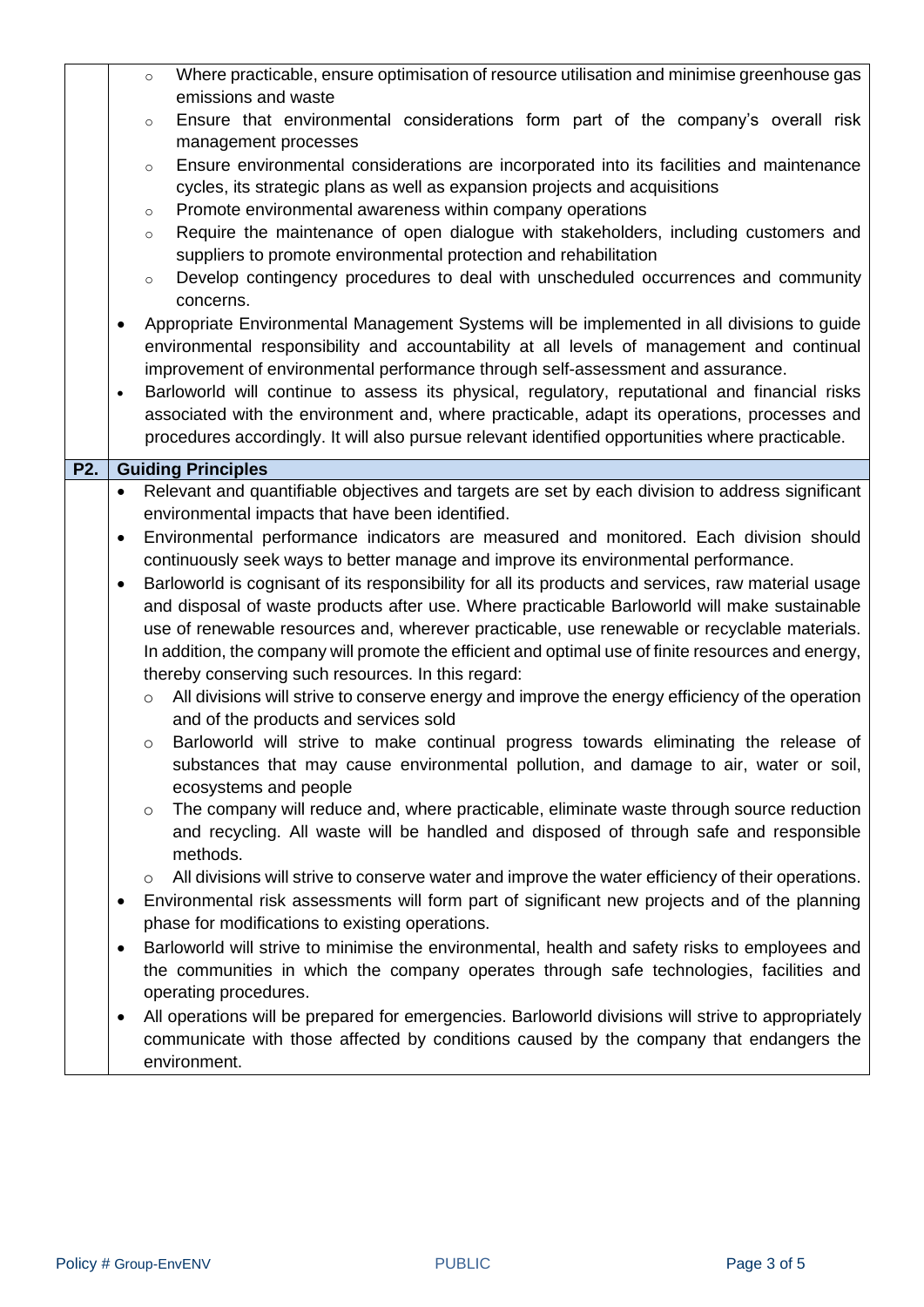# **RELATED POLICIES**

All operations within the Barloworld Group are expected to uphold the principles contained within this policy which is to be read in conjunction with the policies as detailed below:

| <b>Policy name</b>                                   | <b>Summary of Purpose</b>                                                                                                                                 |  |  |
|------------------------------------------------------|-----------------------------------------------------------------------------------------------------------------------------------------------------------|--|--|
| Barloworld Worldwide Code of                         | To set out the Barloworld Values expected to be upheld by all                                                                                             |  |  |
| Conduct                                              | Barloworld employees                                                                                                                                      |  |  |
| Barloworld Climate Change                            | To set out the minimum required standards for understanding and<br>limiting our contribution to Climate Change within the Barloworld<br>operating context |  |  |
| <b>Barloworld Energy Efficiency</b>                  | To set out the minimum required standards for Energy related aspects                                                                                      |  |  |
| Policy                                               | within the Barloworld operating context                                                                                                                   |  |  |
| Barloworld Water Use and<br><b>Management Policy</b> | To set out the minimum required standards for Water use,<br>management and related aspects within the Barloworld operating<br>context                     |  |  |
| Barloworld Waste Management                          | To set out the minimum required standards for Waste management and                                                                                        |  |  |
| Policy                                               | related aspects within the Barloworld operating context                                                                                                   |  |  |

#### <span id="page-3-0"></span>**COMMUNICATION**

<span id="page-3-1"></span>This policy should be communicated to all Barloworld employees, across all its operations and regions.

## **ROLES AND RESPONSIBILITIES**

The Chief Executive Officer and Board of Directors in each division are the environmental champions and are responsible and accountable for environmental management.

Divisional Executive management have the responsibility to ensure compliance with this policy and at their discretion to define the processes, procedures and other mechanisms by which the policy is implemented.

Implemented processes ensure that the Barloworld Group Chief Executive Officer and Board of Directors remain fully informed about all pertinent environmental issues.

## <span id="page-3-2"></span>**RAISING CONCERNS AND SEEKING GUIDANCE**

If any person is seeking advice on aspects within this policy, they are encouraged to contact the Barloworld Group Sustainability Manager [\(sustainability@barloworld.com\)](mailto:sustainability@barloworld.com)

If any person becomes aware of a circumstance or action that violates or appears to violate this policy, they are encouraged to contact their manager, or alternatively the Barloworld Ethics Line at [www.tip-offs.com.](http://www.top-offs.com/)

The Barloworld Ethics Line is an independent and confidential system for reporting allegations of unethical behaviour, illegal actions, or actions that violate the Barloworld Worldwide Code of Conduct.

The Barloworld Global Whistleblowing Policy applies to the use of the Barloworld Ethics Line and it contains the contact details pertaining to each company, division, or business unit.

Barloworld is committed to ensuring that no employee suffers any occupational detriment as a result of reporting a genuine concern in good faith.

#### <span id="page-3-3"></span>**BREACH OF POLICY**

Barloworld has established clear reporting structures in all divisions that culminate in compliance with relevant legislation and adherence to this policy. Material non- compliance will be reported to the respective divisional Executive Committee and other relevant divisional governance structure/s and thereafter to the